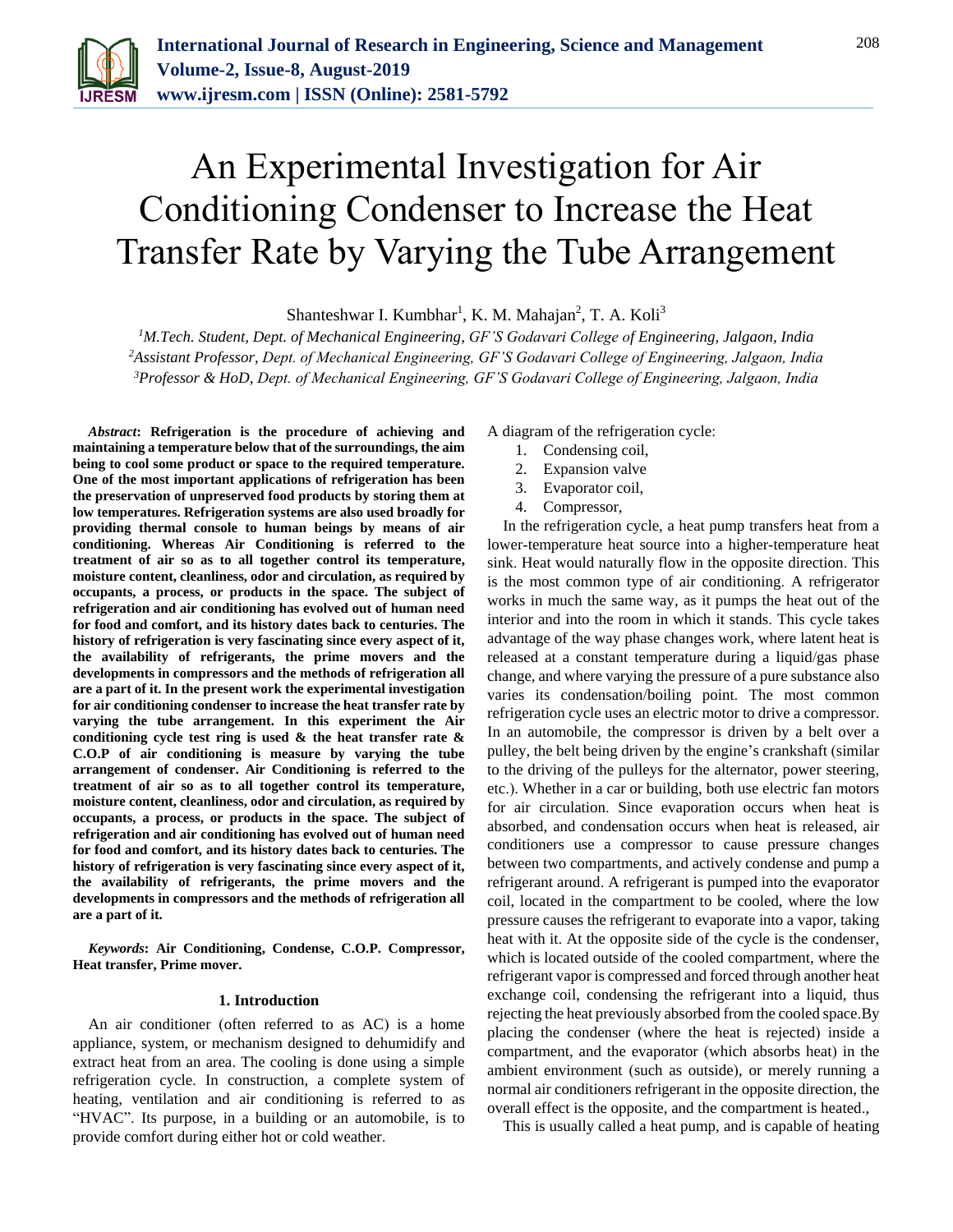

a home to comfortable temperatures (25 °C; 70 °F), even when the outside air is below the freezing point of water ( $0^{\circ}$ C; 32 °F). Cylinder un loaders are a method of load control used mainly in commercial air conditioning systems. On a semihermetic (or open) compressor, the heads can be fitted with unloaders which remove a portion of the load from the compressor so that it can run better when full cooling is not needed. Unloaders can be electrical or mechanical. In this for air conditioning condenser to increase the heat transfer rate by varying the tube arrangement.



Fig. 1. Typical home air conditioning unit

# **2. Literature review**

*"Review Paper on Improving the Heat Transfer Rate of AC Condenser by Optimizing Material" (2017) Assistant Professor. P PRASAD. says that,* the majority of the research work focused large chillers. But in this paper discusses the single split air conditioning system using instead of air cooling using liquid based cooling. The coolant used in the heat exchanger pure ethylene glycol. Compare the experimental results value of existing system with new modified system. The compressor running time for the pure ethylene glycol based cooling system is less than the existing system. The compressor's running time is reduced from 44 minutes 30 seconds to 33 minutes and 4 seconds. The required indoor temperature of 18°C is reached in 11minutes 26seconds earlier. It is evident that the time taken for cooling by the modified system is 25.69 % less than that of the existing split air condition system. Time taken for cooling reduces automatically improve the efficiency of the air conditioning system.

*Design and Heat Transfer Analysis of AC Condenser for Different Materials" (2015) N. Venkateswarlu says that,* the idea behind the proposed system is to design optimization technique that can be useful in assessing the best configuration of a finned-tube condenser. Heat transfer by convection in air cooled condensers. Modeling is done in Pro/Engineer. Heat transfer analysis is done on the condenser to evaluate the material and refrigerant. The materials considered for tubes are Copper and Aluminum alloy 1100 and for fins are 1050 and 1100. The refrigerants varied are R12, R 22 and R 134. 3D

modeling is done in Pro/Engineer and analysis is done in Ansys. Air cooled condensers are used in small units like house hold refrigerators, deep freezers, water coolers, window airconditioners, split air-conditioners, small packaged airconditioners etc. These are used in plants where the cooling load is small and the total quantity of the refrigerant in the refrigeration cycle is small. Air cooled condensers are also called coil condensers as they are usually made of copper or aluminum coil. Air cooled condensers occupy a comparatively larger space than water cooled condensers. In the present work, the performance analysis of air cooled condensing unit has been carried out by varying the fin material and fin thickness.

At present aluminum alloy 204 is being used for fins. Two fin materials namely, Aluminium alloys 1100 and 6063were considered to study the effect of fin's thermal conductivity on the performance of the condenser. Pro Engineer is used to model the system. For thermal analysis purpose COSMOS Works software is used. Considering different factors for a condenser, such as heat transfer, density etc., Aluminium alloy 1100is found to be the best fin material[2].

*" Investigation and Optimization of Air Cooled Condenser of Chillers by Replacing Cu to Al Tubes'' (2015)Prof A. M. Chavan, S. R. Deodas Says that,* Compact heat exchanger i**.**e**.**  round tube plate heat exchangers are commonly employed in vapour compression refrigeration system to exchange heat between refrigerant to environment**.** A well designed, highly effective air cooled condenser can help to save energy and material cost**.** Now days, material cost is one of the important issues that should be consider during condenser design**.** The analytical study was carried out on air cooled condenser of a chiller by using R134a**.** This paper presents the improvement and development of heat transfer that occurs in the condenser by changing the coil material and also predicts the thermal performance of the condenser**.** Aluminium is chosen as our material due to cheap, corrosion resistant and good machinability**.** Use of low cost Aluminium material coil will increase the efficiency of the condenser due to factors such as the specific heat at constant pressure **(**Cp**)**, overall heat transfer coefficient **(**U**).** The present study shows effect on condenser air outlet temperature, condensing temperature, heat rejection rate and on overall heat transfer coefficient and ultimately overall condenser cost. [3]

*Optimization of Fin Density of Air Cooled Condenser'' (2018) Devang Thakar says that,* the fins industry has been seeking ways to reduce the size and cost of fins. This demand is often justified by the high cost of the high-thermal conductivity metals that are employed in the manufacture of finned surfaces and by the cost associated with the weight of the fin. The reduction in the size and cost of fins is achieved by the enhancement of the heat transfer carried out by the fins. The enhancement of heat transfer from fins has become an important factor that has captured the interest of many researchers. So, if material is considered, large number of works has been conducted to find the best materials for fin.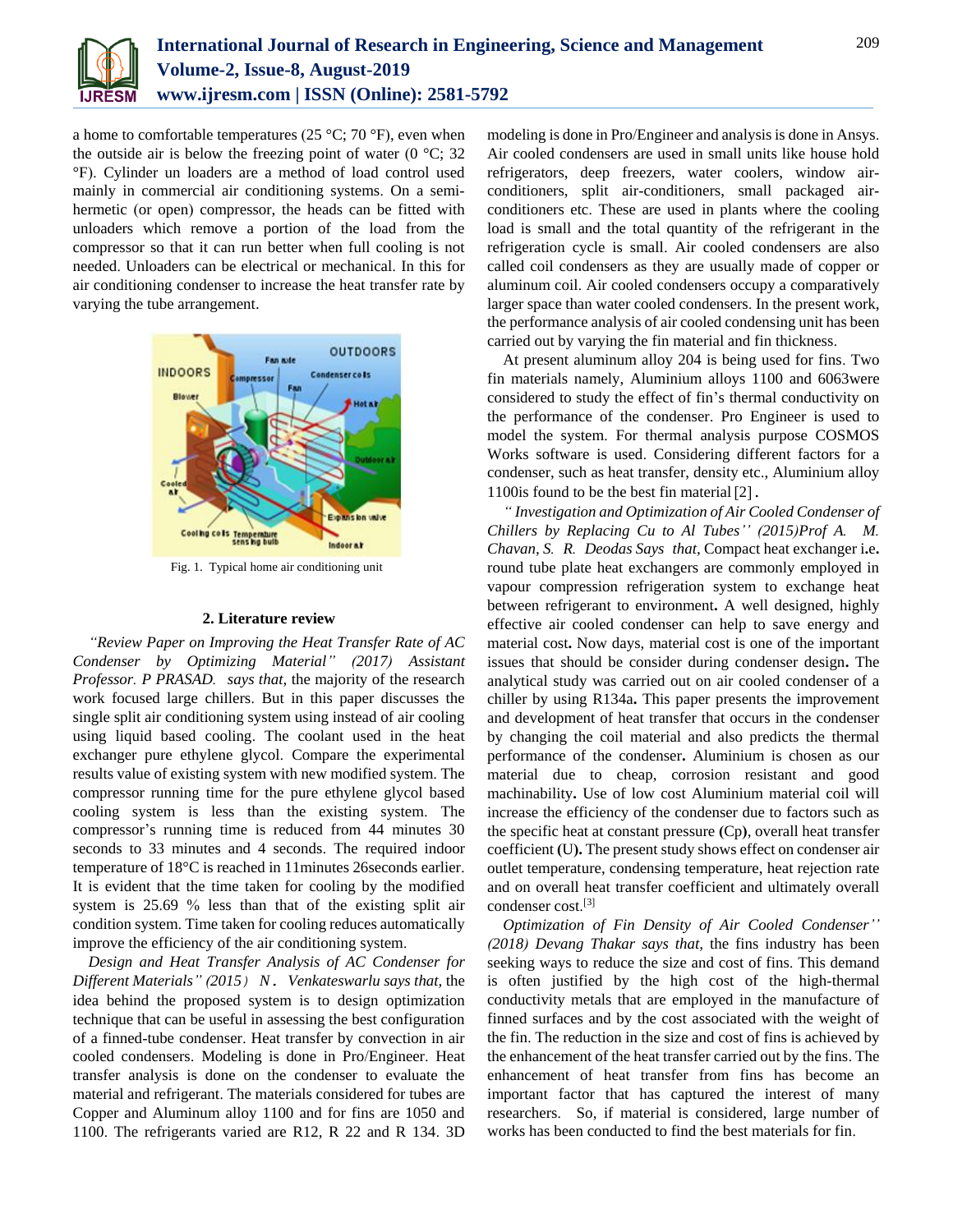

For example, Srividhya and Venkateswara [1] had compared theheat flux generation for three types of Aluminum and concluded that Al 6063 must be preferred over other Aluminum alloys. Extending their work Khadimali [5] and Arunakumari altered the material of both Tubes and Fins.They recorded that Copper tubes proven best with Al 6063instead of Aluminum tubes, which are lighter and cheaper when compared with copper.Some of the researchers not only worked on material but also varied the refrigerants in the system likewise a paper by Mallikarjun and Anandkumar [9] includes the comparisons of HCFC and R 404 with the former materials i.e. Al 1100, Al 6063 and Magnesium and leaded to the conclusion that Thermal flux is more when Aluminum alloy 6063 is used for fin and refrigerant used is R 404 than other combinations. The comparison of R12, R22 and R134a has also been done by Mr. Bhimesh and Vankateshwarlu [2] who in their analysis found that R 22 gives maximum heat flux and hence have better heat transfer. Although R 22 because of its toxic properties may get phased out by 2020 as it was banned in many countries in 2015 and we must rely on some of the new blends of refrigerant. R 404A is a blend of HFC refrigerants commonly used for medium and low temperature refrigeration applications. Its composition comprises: HFC- 125 (44%), HFC-143a (52%), HFC-134a (4%). It is nontoxic and non-flammable and gives better heat transfer at condenser side which is negotiated by Raghu Babu and Srikanth [4]. Even some researchers tried to enhance the heat transfer by using colloidal solutions which are called nanofluids. Henderson and Jacobi [10] evaluated that if R134a is used with 0.04% CuO volume fraction the average heat transfer is improved by 52% which is great achievement in the field of heat transfer and Refrigeration. Recently M.A. Al Nimr and Kiwan [11] suggested that thermal performance of fin can be enhanced by using porous fins alternative to conventional solid fins. It increases the initial designing cost but proven to save about 70% of fin material. One of the experimental investigation shows that the creation of turbulence of air on fin by providing vortex generators is also one of the techniques for improving heat transfer suggested by Kumar and Choube [8]. Stewart [3] and his team also found that heat transfer rate also gets affected by some of the geometric parameters like width of condenser, vertical and horizontal tube spacing, number of rows and diameter of tube. Their result shows that the condenser with single row and smaller size gives best performance and aspect ratio must be kept higher in order to reduce number of tube bends which in turn reduces the pressure drop. Mostafa and Elbooz [7] presented the case where a new type of tube called Extruded Micro channel Flat Tube made of Aluminum with flat tube profile was used for improving the Heat Transfer Coefficient. The optimization of circuits of flow of refrigerant, using staggered fin structure for reducing the bypass factored utilization of HTC Porous Carbon foam as a fin material are some other identified methods of improving effectiveness of condenser which are suggested by various researcher's engine [4].

## **3. Problem definition and solution**

#### *1) Problem definition*

In the light of the review of literature studied on Air cooled air conditioning condenser it is seen that the problem of heat transfer from condenser surfaces has been studied Theoretical calculations are done to determine heat transfer rate & C.O.P of air conditioning condenser and experimentally by a number of investigators. It is observed in the literature that no one investigators work on the orientation of the air cooled condenser by varying the tube arrangement of the condenser. Therefore, present work is decided to Experimental investigate of the air cooled condenser by varying the condenser arrangement. The performance of the air cooled condenser in horizontal, vertical and inclined arrangement. This Experiment is performed on the Air conditioning Cycle test.

#### *2) Solution*

Thus, in the present day investigation on thermal issues on Air Conditioning Condenser are carried out. The main of aim of this work is to study various researches done in past to improve heat transfer rate of Air Conditioning Condenser by changing different materials & Parametric Design optimization.

We will change or Varying the tube arrangement and investigation on thermal analysis on air conditioning condenser to increase the heat transfer rate

#### *3) Objective*

The objectives of the present work are:

- Experimental investigation of the performance of Air Conditioning Condenser.
- To increase the heat transfer rate from the Air conditioning condenser surface to the surrounding.
- To compare the heat transfer rate & C.O.P of Air conditioning condenser with the Varying the tube arrangement of condenser.
- To predict the arrangement of Air conditioning condenser for maximum heat transfer rate.

## *4) Need of project*

Most of the researcher carried out investigation and optimization of air cooled condenser by varying the various effecting parameters such as fin spacing, fin thickness, diameter of tubes number of tube circuit etc. the current study proposed to predict the thermal performance of air cooled condenser by varying the tube arrangement air conditioning condenser.

- *5) Facilities required for work*
	- 1. Compressor
	- 2. Evaporator coil
	- 3. Condenser coil
	- 4. Expansion valve
	- 5. Blower
	- 6. Fan
	- 7. Refrigerant R134-a
- *6) Parametric measurements and instrumentation*
	- 1. Pressure gauge
	- 2. Meter gauge
	- 3. Temperature measurement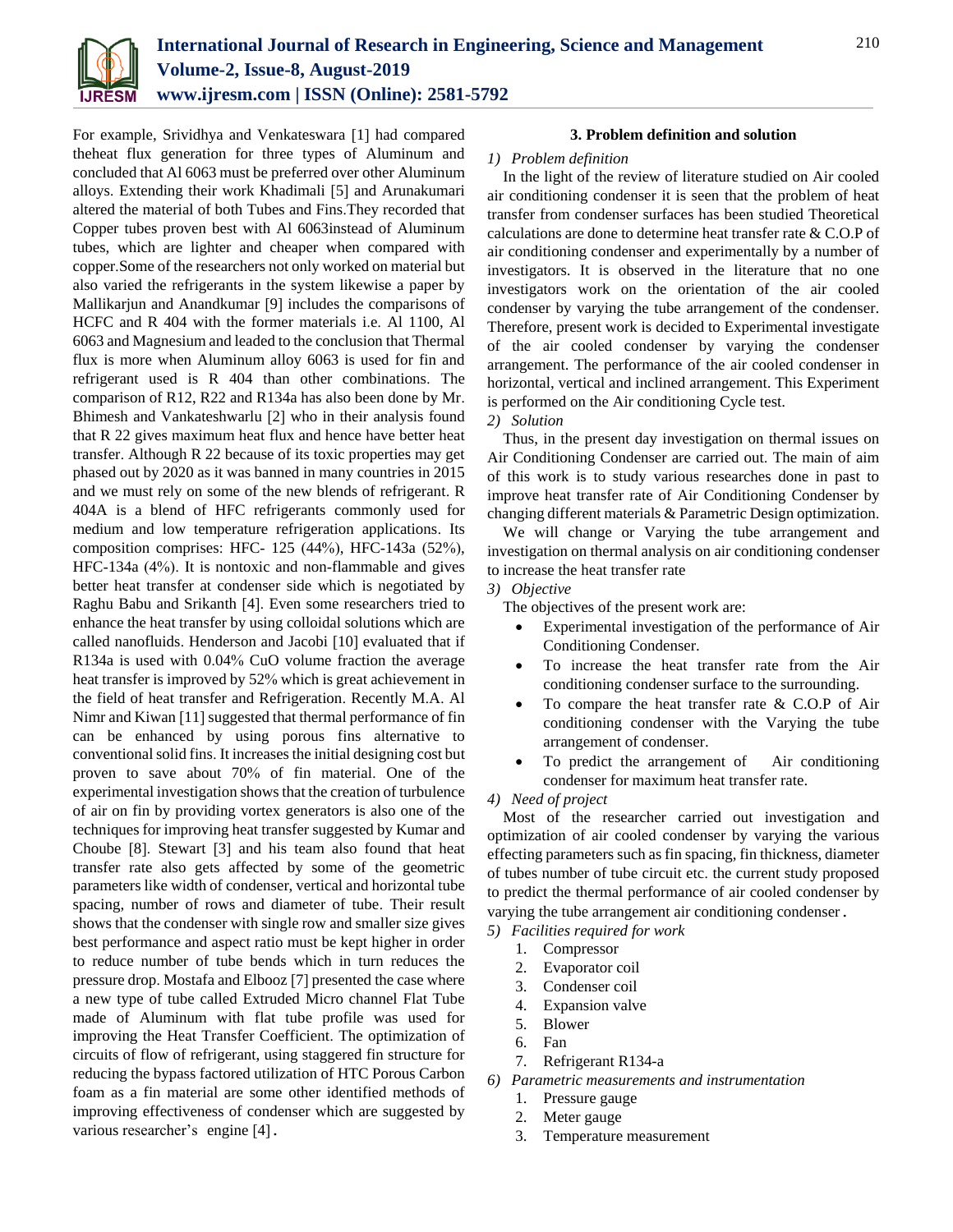

4. Psychrometer

- 5. Air velocity(Anemometer)
- *7) Technical Specifications of Air Conditioning*

Table 1

| <b>Technical Specifications of Air Conditioning</b> |                                        |  |  |  |  |  |  |
|-----------------------------------------------------|----------------------------------------|--|--|--|--|--|--|
| Compressor                                          | Hermetically sealed                    |  |  |  |  |  |  |
| Condenser                                           | Force convection air cooled            |  |  |  |  |  |  |
| Drier / Filter                                      | Provided                               |  |  |  |  |  |  |
| Refrigerant flow measurement                        | Glass tube Rotameter                   |  |  |  |  |  |  |
| <b>Expansion</b> device                             | Capillary tube                         |  |  |  |  |  |  |
| Energy meter                                        | Provided                               |  |  |  |  |  |  |
| Condenser fan                                       | Axial flow type                        |  |  |  |  |  |  |
| Evaporator fan                                      | Axial flow type                        |  |  |  |  |  |  |
| Heater                                              | 1000Watt finned type                   |  |  |  |  |  |  |
| Temperature indicator                               | 6channel facility with digital display |  |  |  |  |  |  |
| HP/LP                                               | Provided                               |  |  |  |  |  |  |
| Pressure gauges                                     | 2nos                                   |  |  |  |  |  |  |

Table 2

| <b>Standard Values and Formulae</b>  |                                               |  |  |  |  |  |  |  |  |
|--------------------------------------|-----------------------------------------------|--|--|--|--|--|--|--|--|
| Standard Barometric pressure         | 1.013 bar= $1.103\times10^5$ N/M <sup>2</sup> |  |  |  |  |  |  |  |  |
|                                      |                                               |  |  |  |  |  |  |  |  |
| Density of manometric Liquid (Water) | 1000 Kg/m <sup>3</sup>                        |  |  |  |  |  |  |  |  |
| Gas Constant for air                 | $0.287$ KJ/ $kg$ K                            |  |  |  |  |  |  |  |  |
| Specific gravity of R134a at 40 C    | 1.2                                           |  |  |  |  |  |  |  |  |
| 1 Ton of Refrigeration effect        | $3500$ watts= $3.5$ KJ/s                      |  |  |  |  |  |  |  |  |
| Density of air at 25 C               | $1.1\text{kg/m}^3$                            |  |  |  |  |  |  |  |  |

# *8) Procedure of experimentation*

In the present work enthalpy difference method is used.

- Connect the supply cable to regulated /stabilized power supply.
	- 1. Switch ON the main switch.
	- 2. Put ON the AHU fan
	- 3. Record the DBT &WBT at the inlet and outlet of the duct. (Ensure that the well of WBT is filled with water.)
	- 4. Switch ON the compressor
	- 5. Allow the system to reach steady state. (Run for 20 min)
	- 6. Record the air temperatures at inlet and outlet (DBT& WBT) use digital indicator.
	- 7. Record the Energy meter reading.
	- 8. Record suction and discharge pressures.
	- 9. Record rotameter reading, refrigerant temperature at various location viz., before &after compression and before &after expansion.
	- 10. Measure velocity head with the help of manometer at inlet of ducting.
	- 11. Take the reading 15-20 minutes after starting cooling.
	- 12. Repeat the above procedure by varying the condenser tube arrangement. that is vertical condenser arrangement and inclined condenser tube arrangement.
- *9) Experimental Setup*
	- The Experimental set up is as shown in the fig. 1.



Fig. 1. Air conditioning cycle test

# *10) Observations table*

When the Air conditioning condenser at horizontal arrangement

After performing the test following observations were recorded. *Calculation from Experimental Data*

Here only first reading calculation are given

- *11) Tonnage Capacity of the Air Conditioning Cycle test* 
	- i. Inlet condition =  $28 \text{ °C}$  , WBT =  $23 \text{ °C}$
	- ii. Outlet condition =  $21^{\circ}$ C, WBT =  $19^{\circ}$ C
- iii. Inlet Enthalpy H1= 87.5KJ/ kg
- iv. Outlet Enthalpy  $H2 = 69$  KJ/kg
- v. Enthalpy difference
	- $= H1 H2$

$$
= 87-6
$$

$$
= 18.5 \text{ KJ/Kg}.
$$

- vi. Head of Liquid
	- $= 1$  mm of liquid column
	- $= 1 \times 10^{-3}$  meters of liquid column
- vii. Head of air h<sup>a</sup>

$$
= \ ^{\rho} _{w} \times h _{w} \ / \ \rho a
$$

 $P_w$ =Specific Density of manometer liquid = 0.81×10<sup>3</sup> Kg/m<sup>3</sup>

$$
h_{\text{w}} = \text{Head of liquid}
$$
  
oa= density of air

$$
h_a = \frac{810 \times h_w}{1.1} = \frac{0.81 \times h_w}{1.1} = \frac{0.81 \times h_w}{1.1}
$$

$$
=736 \text{ mm} = 0.736 \text{m}
$$

viii. Velocity of air V<sub>a</sub>

$$
=\sqrt{2gha}
$$

$$
= \sqrt{(2 \times 9.81 \times 0.736)}
$$
  
V = 3.8 m/s

$$
\mathbf{v}_a = 3.6 \text{ m/s}
$$

ix. Air outlet section area  $A=0.051$  m<sup>2</sup> x. Volume flow rate of air

e now rate of air  

$$
Q=V_a \times A
$$

| Air conditioning condenser at horizontal position |            |             |            |             |                |                |                          |                |                |                                         |       |                |
|---------------------------------------------------|------------|-------------|------------|-------------|----------------|----------------|--------------------------|----------------|----------------|-----------------------------------------|-------|----------------|
|                                                   |            | Inlet air   |            | Outlet air  |                |                | R-134a refrigerant       |                |                | Time for 10 pluse of energy meter (Sec) | Mano  |                |
|                                                   |            | Temperature |            | Temperature |                |                | Temperature              |                |                |                                         | meter |                |
| S. No.                                            | <b>DBT</b> | <b>WBT</b>  | <b>DBT</b> | <b>WBT</b>  | P <sub>1</sub> | P <sub>2</sub> | T <sub>1</sub>           | T <sub>2</sub> | T <sub>3</sub> | T <sub>4</sub>                          |       | Reading        |
|                                                   |            |             |            | ∸           | (Psi)          | (Psi)          |                          |                |                |                                         |       | (mm of liquid) |
|                                                   | 28         | 23          | 21         | 19          | 18             | 145            | $\overline{\phantom{a}}$ | 42             | 36             | $-10$                                   | 16    |                |
|                                                   | 28.5       | 23.5        | 21         | 19          | 23             | 153            | -4                       | 45             | 38             | $-10$                                   |       |                |
|                                                   | 29         | 24          | 21.5       | 20          | 23             | 153            |                          | 45             | 38             | $-10$                                   |       |                |

Table 3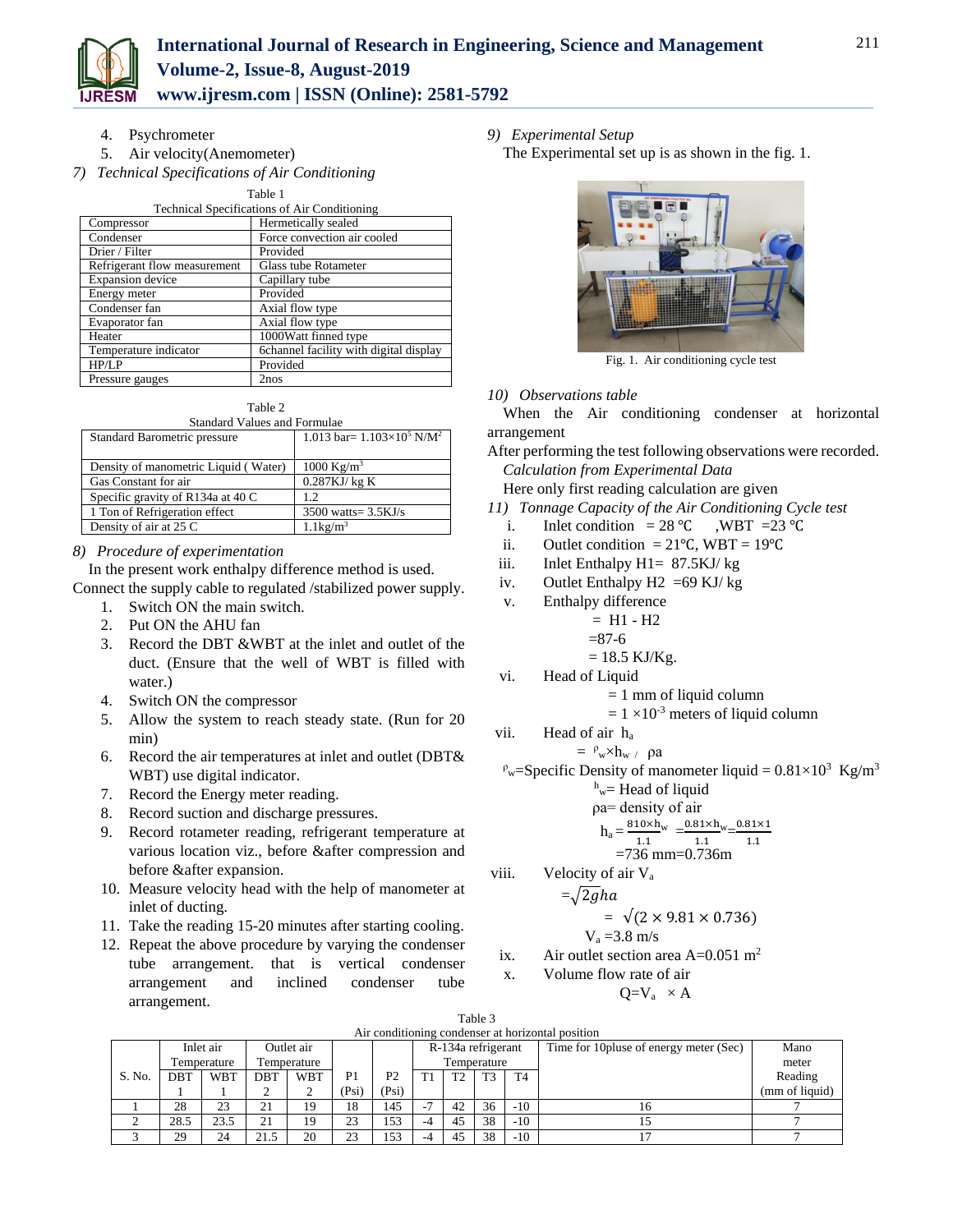$= 38 \times 0.051$  $=0.1938 \text{ m}^3/\text{s}$ xi. Mass flow rate of air  $M_a$  = volume flow rate  $\times$  density of air  $= Q \times \rho_a = 0.1938 \times 1.1$ , Ma $= 0.2132$  kg/s xii. Refrigeration effect (actual)  $N =$  mass flow rate  $\times$ Enthalpy difference  $= M_a \times (H1-H2)$  $= 0.2132 \times 18.5$  N= 3.9442 KJ/s xiii. Tonnage capacity  $TR = \frac{N}{34}$  $\frac{N}{3.5} = \frac{3.9}{3.5}$ 3.5  $= 1.11$  TR. *12) Actual C.O.P of the system*  Compressor Work W= (( 10×3600))/((t×3200))  $=$  (( 10×3600))/((16×3200))  $=0.70$  Kw Actual COP =  $(Actual$  Refrigeration effect  $(N)/(Actual)$ compressor Work (W) )  $= 3.94/0.70$ Actual  $COP = 5.62$ 

\n- 13) Actual Heat rejected in the Condenser 
$$
(Qh)
$$
  $Tc = 450 + 273 = 318 \text{ K}$   $T \infty = 380 \text{ C} + 273 = 311 \text{ K}$   $= \text{M Cp}(Tc - T \infty)$   $= 0.2132 \times 1.005 \times (318-311)$  (Qh) = 1.4998 KW
\n- 14) Theoretical C.O.P. of the System
\n

To Evaluate of theoretical C.O.P. of the system, carry out following procedure

- For any set of reading at a particular time, note suction pressure and discharge pressure in psi g.
- Divide these pressure by 14.5 to convert them into bar.
- Add barometric pressure of the present location obtain absolute pressure in bar.
- Locate this pressure on Y axis of P-H chart. Draw two horizontal lines, one for low pressure and one for high pressure.
- Locate particular temperature on these lines and mark 1,2,3,4.
- Find out at salient points by referring to X axis of P-H chart.
- Calculations for R134-a were made with the help of Ph chart and Psychrometric chart. Sample calculations

for first reading are as follow: Enthalpies of refrigerant at salient points from p-h chart of Refrigerant R134-a are Enthalpy of refrigerant at inlet of compressor  $= h1 = 412.10$  KJ/kg Enthalpy of refrigerant at outlet of compressor  $= h2 = 429.48$  KJ/kg Enthalpy of refrigerant after condensation  $= h3 = 263.38$ KJ/kg Enthalpy of refrigerant after expansion  $= h4 = 263.38$ KJ/kg Theoretical refrigerant effect  $(N)$ =h1-h4  $=(412.10-263.38)$  $= 48.72$  KJ/kg Theoretical compressor work W= h2- h1  $= (429.48 - 412.10)$  $= 17.38KJ/kg$ Coefficient of performance C.O.P=N/W  $= 8.5569$ Capacity of the system  $= 1.5$  TR  $= 1.5x$  3.5 kW  $= 5.25kW$ Mass Flow Rate  $=$  Capacity in kW/(h1-h4)  $= 5.25/(412.10-263.38)$ ma= 0.03530 kg/sec Heat rejected in the Condenser (Qh):  $Qh=mx (h2-h3)$ =0.040(429.48-263.38) Qh=5.8135 KW

- Refrigerant effect (RE)  $=$  ma ( h1-h4)
- $= 0.03530 (412.10 263.38) = 5.20KJ$
- *15) When air conditioning condenser at vertical arrangement*  After performing the test following observations were recorded.
	- Sample calculation of table 3 of first reading are given above. Similarly you can calculate all the reading of the table 4 .
- *16) Observations Table of when condenser inclined arrangement*
- After performing the test following observations were recorded.

| Air conditioning condenser at vertical position |            |             |            |             |                |                |                    |                |                |                                         |       |                |
|-------------------------------------------------|------------|-------------|------------|-------------|----------------|----------------|--------------------|----------------|----------------|-----------------------------------------|-------|----------------|
|                                                 |            | Inlet air   |            | Outlet air  |                |                | R-134a refrigerant |                |                | Time for 10 pluse of energy meter (Sec) | Mano  |                |
|                                                 |            | Temperature |            | Temperature |                |                | Temperature        |                |                |                                         | meter |                |
| S. No.                                          | <b>DBT</b> | <b>WBT</b>  | <b>DBT</b> | <b>WBT</b>  | P <sub>1</sub> | P <sub>2</sub> | T1                 | T <sub>2</sub> | T <sub>3</sub> | T <sub>4</sub>                          |       | Reading        |
|                                                 |            |             |            |             | (Psi)          | (Psi)          |                    |                |                |                                         |       | (mm of liquid) |
|                                                 | 30         | 25          | 23         | 21          | 40             | 182            | 6.5                | 50             | 39             | $-10$                                   | 20    |                |
|                                                 | 30         | 25          | 22.5       | 21          | 40             | 182            | 6.5                | 50             | 39             | $-10$                                   | 19    |                |
|                                                 | 29         | 24.5        | 22         | 20.5        | 34             | 174            | 3.27               | 49             | 38             | $-10$                                   |       |                |

Table 4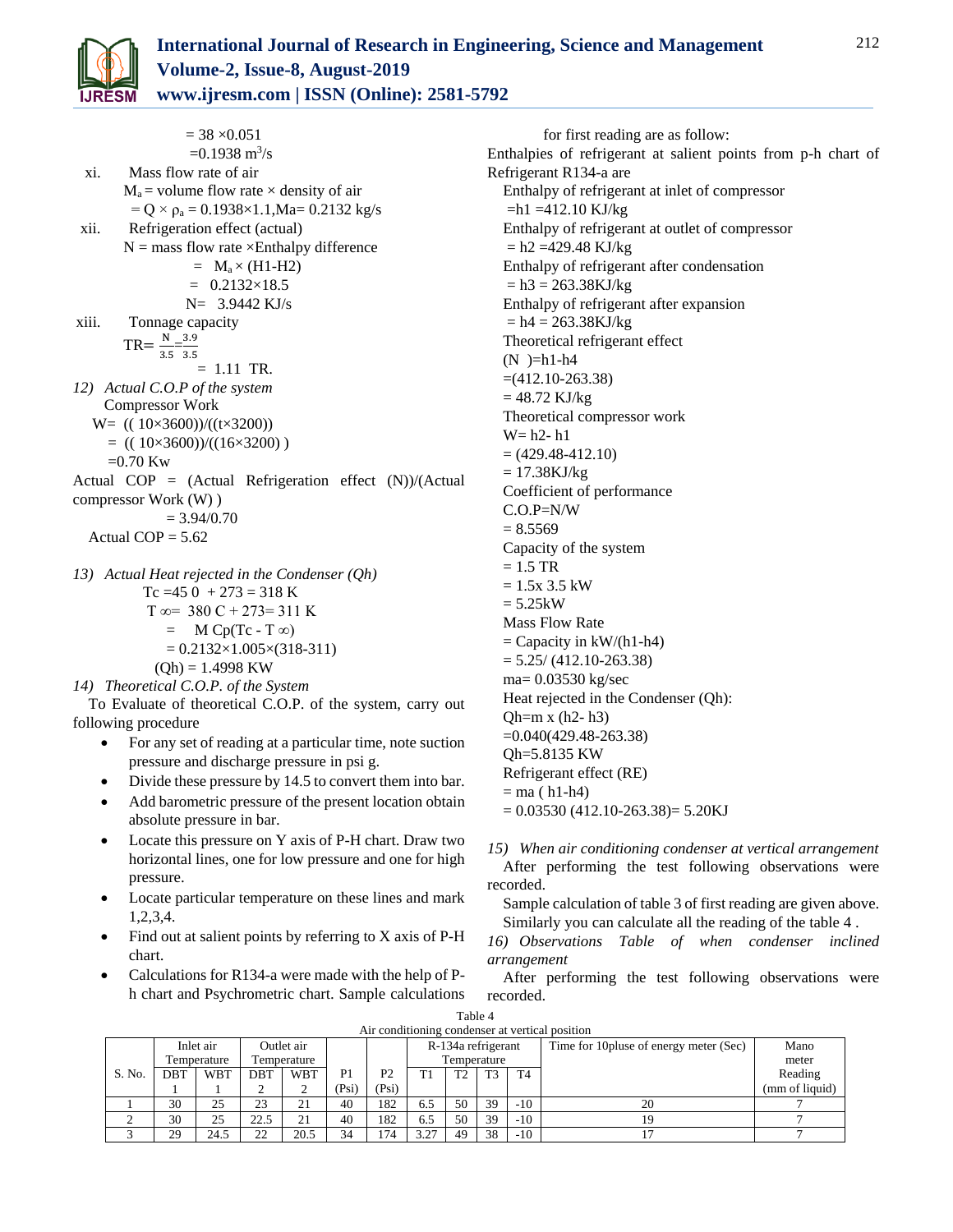

| Air conditioning Condenser is in Inclined Position at an Angle of $45^{\circ}$ |            |             |            |             |       |                |                    |    |                |                |                                         |                |
|--------------------------------------------------------------------------------|------------|-------------|------------|-------------|-------|----------------|--------------------|----|----------------|----------------|-----------------------------------------|----------------|
|                                                                                |            | Inlet air   |            | Outlet air  |       |                | R-134a refrigerant |    |                |                | Time for 10 pluse of energy meter (Sec) | Mano           |
|                                                                                |            | Temperature |            | Temperature |       |                | Temperature        |    |                |                |                                         | meter          |
| S. No.                                                                         | <b>DBT</b> | <b>WBT</b>  | <b>DBT</b> | <b>WBT</b>  | P1    | P <sub>2</sub> |                    | T2 | T <sub>3</sub> | T <sub>4</sub> |                                         | Reading        |
|                                                                                |            |             |            |             | (Psi) | (Psi)          |                    |    |                |                |                                         | (mm of liquid) |
|                                                                                | 31         | 26          | 23.5       | 22          | 52    | 214            | 12.33              | 58 | 41             | $-10$          | 20                                      |                |
|                                                                                | 30.5       | 26          | 23.5       | 22          | 52    | 214            | 12.7               | 58 | 41             | $-10$          | 19                                      |                |
|                                                                                | 30.5       | 26          | 23.5       | 22          | 44    | 204            | 8.87               | 55 | 40.5           | $-10$          | 19                                      |                |

Table 5

Sample calculation of table 3 of first reading are given above.

# *17) Experimental results*

The experimental results are shown in the following table.

Similarly you can calculate all the reading of the table 5.

| Table 6                                            |            |          |          |  |  |  |  |  |  |  |
|----------------------------------------------------|------------|----------|----------|--|--|--|--|--|--|--|
| <b>Result Table</b>                                |            |          |          |  |  |  |  |  |  |  |
| Position of condenser                              | Horizontal | Vertical | Inclined |  |  |  |  |  |  |  |
| $COP$ theoretical                                  | 8.55       | 8.26     | 9.86     |  |  |  |  |  |  |  |
| $COP_{actual}$                                     | 5.62       | 7.75     | 7.91     |  |  |  |  |  |  |  |
| Heat Rejected (Qh)<br>theoretical <sup>in</sup> kw | 5.81       | 5.76     | 5.8      |  |  |  |  |  |  |  |
| Rejected<br>Heat<br>$(Qh)_{actual}$ in kw          | 1.49       | 2.35     | 3.64     |  |  |  |  |  |  |  |
| R.E. theoretical KJ/                               | 5.2        | 5.1616   | 5.362    |  |  |  |  |  |  |  |
| sec                                                |            |          |          |  |  |  |  |  |  |  |
| R.E.<br>actual                                     | 3.9442     | 4.3492   | 4.4772   |  |  |  |  |  |  |  |

From the Experimental result, we conclude that by varying the air conditioning condenser tube, increase the C.O.P and heat transfer rate and the Comparison as shown in the following graph.



The minimum cop is 5.62 in horizontal condenser arrangement of the system and the maximum cop is 7.91 in inclined condenser arrangement of the system.



Fig. 3. Heat rejected comparison

It observed that, the actual heat rejected in horizontal condenser arrangement is 1.49 KW and in vertical condenser arrangement is 2.35 KW. The actual heat rejected in inclined condenser arrangement is 3.6 4KW. Theoretical heat rejected in horizontal, vertical, inclined, condenser arrangement is, 5.81KW, 5.76KW, 5.8KW respectively .



Fig. 4. Refrigeration effect comparison

The Actual refrigeration effect in horizontal condenser arrangement is 3.9442 KJ/sec and in vertical condenser arrangement is 4.3492 KJ/sec The Actual refrigeration effect in inclined condenser arrangement is 4.4772 KJ/sec. Theoretical refrigeration effect in horizontal, vertical, inclined, condenser arrangement is, 5.2 KJ/sec, 5.1616 KJ/sec, 5.362 KJ/sec respectively.

#### **4. Conclusion**

During experimental investigation, it is found that, the performance all parameter of the varying condenser tube arrangement of air conditioning is better than the Horizontal and vertical tube arrangement of the condenser. In the present work the varying condenser tube of air conditioning at an angle of  $45^{\circ}$  that is inclined tube arrangement of the condenser .it is observed that The co-efficient of performance that is COP of the system is higher than the horizontal and vertical tube arrangement of the condenser.

It observed that, COP (actual) of the system in horizontal condenser arrangement is 5.62 & in vertical condenser arrangement is 7.75. The cop of the system in inclined condenser arrangement is 7.79. The cop of the system is increased in vertical condenser arrangement of the system that is 2.13 as compared to the horizontal condenser arrangement of the system. The maximum cop of the system is obtained in the inclined condenser arrangement of the system is 7.79. The cop increased in inclined condenser arrangement is 0.16 as compared to the vertical condenser arrangement. The minimum cop is 5.62 in horizontal condenser arrangement of the system and The maximum cop is 7.91 in inclined condenser